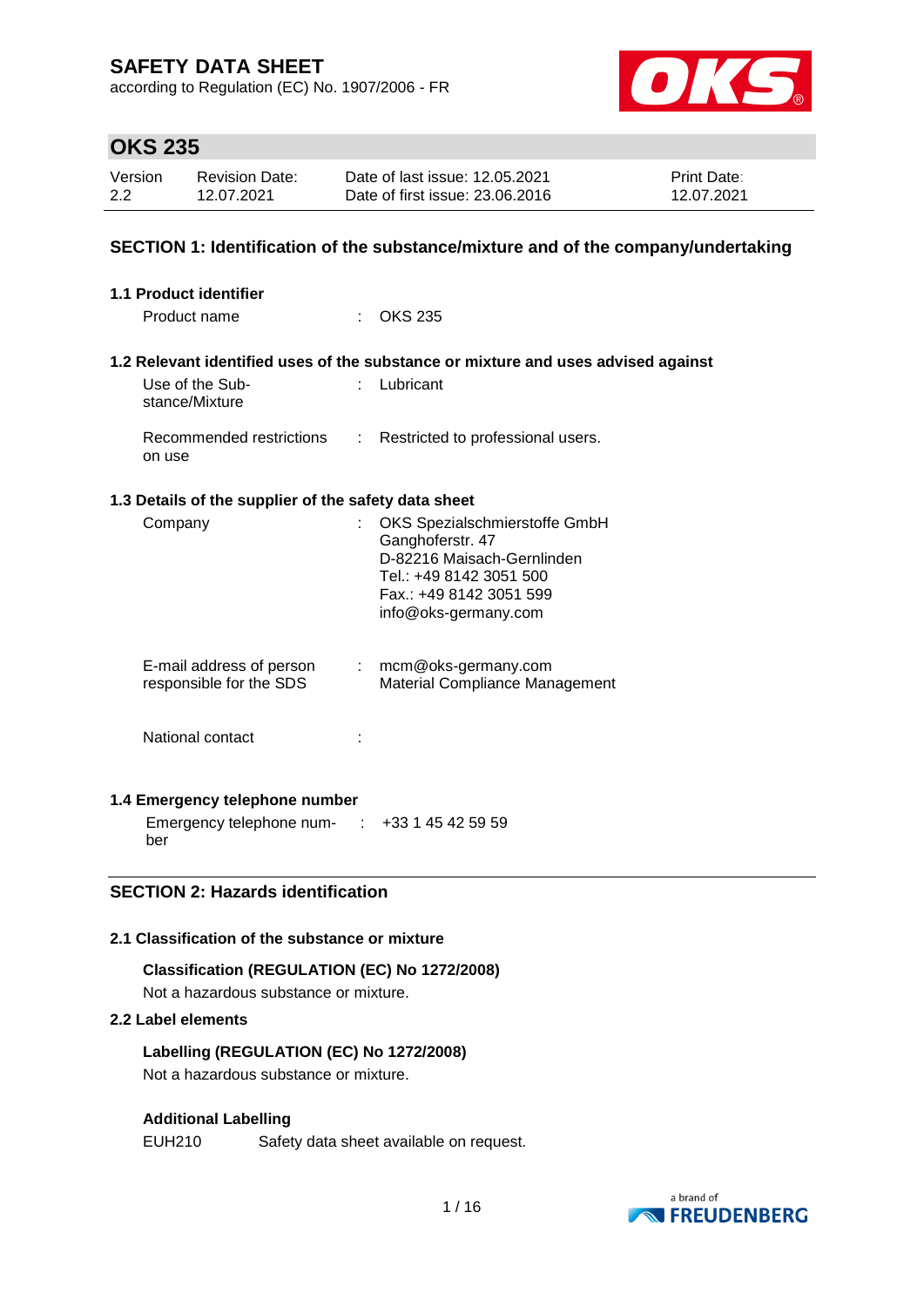according to Regulation (EC) No. 1907/2006 - FR



## **OKS 235**

| Version | <b>Revision Date:</b> | Date of last issue: 12.05.2021  | <b>Print Date:</b> |
|---------|-----------------------|---------------------------------|--------------------|
| 2.2     | 12.07.2021            | Date of first issue: 23,06,2016 | 12.07.2021         |

#### **2.3 Other hazards**

This substance/mixture contains no components considered to be either persistent, bioaccumulative and toxic (PBT), or very persistent and very bioaccumulative (vPvB) at levels of 0.1% or higher.

## **SECTION 3: Composition/information on ingredients**

#### **3.2 Mixtures**

Chemical nature : Mineral oil.

Metal powder

#### **Components**

| Chemical name                                       | CAS-No.<br>EC-No.<br>Index-No.<br>Registration number                      | Classification                             | Concentration<br>limits<br>M-Factor<br><b>Notes</b> | Concentration<br>(% w/w) |
|-----------------------------------------------------|----------------------------------------------------------------------------|--------------------------------------------|-----------------------------------------------------|--------------------------|
| Kaolin, calcined                                    | 92704-41-1<br>296-473-8                                                    | Eye Irrit.2; H319<br><b>STOT SE3; H335</b> |                                                     | $>= 1 - 10$              |
| 2,5-bis(tert-<br>nonyldithio)-1,3,4-<br>thiadiazole | 89347-09-1<br>289-493-3                                                    | Aquatic Chronic3;<br>H412                  |                                                     | $>= 1 - 2.5$             |
| Substances with a workplace exposure limit :        |                                                                            |                                            |                                                     |                          |
| aluminium powder<br>(stabilised)                    | 7429-90-5<br>231-072-3<br>013-002-00-1<br>01-2119529243-45-<br><b>XXXX</b> | Flam. Sol.1; H228                          |                                                     | $>= 1 - 10$              |

For explanation of abbreviations see section 16.

### **SECTION 4: First aid measures**

#### **4.1 Description of first aid measures**

| If inhaled              | Remove person to fresh air. If signs/symptoms continue, get<br>medical attention.<br>Keep patient warm and at rest.<br>If breathing is irregular or stopped, administer artificial respira-<br>tion. |
|-------------------------|------------------------------------------------------------------------------------------------------------------------------------------------------------------------------------------------------|
| In case of skin contact | Remove contaminated clothing. If irritation develops, get med-<br>ical attention.<br>Wash off with soap and water.                                                                                   |

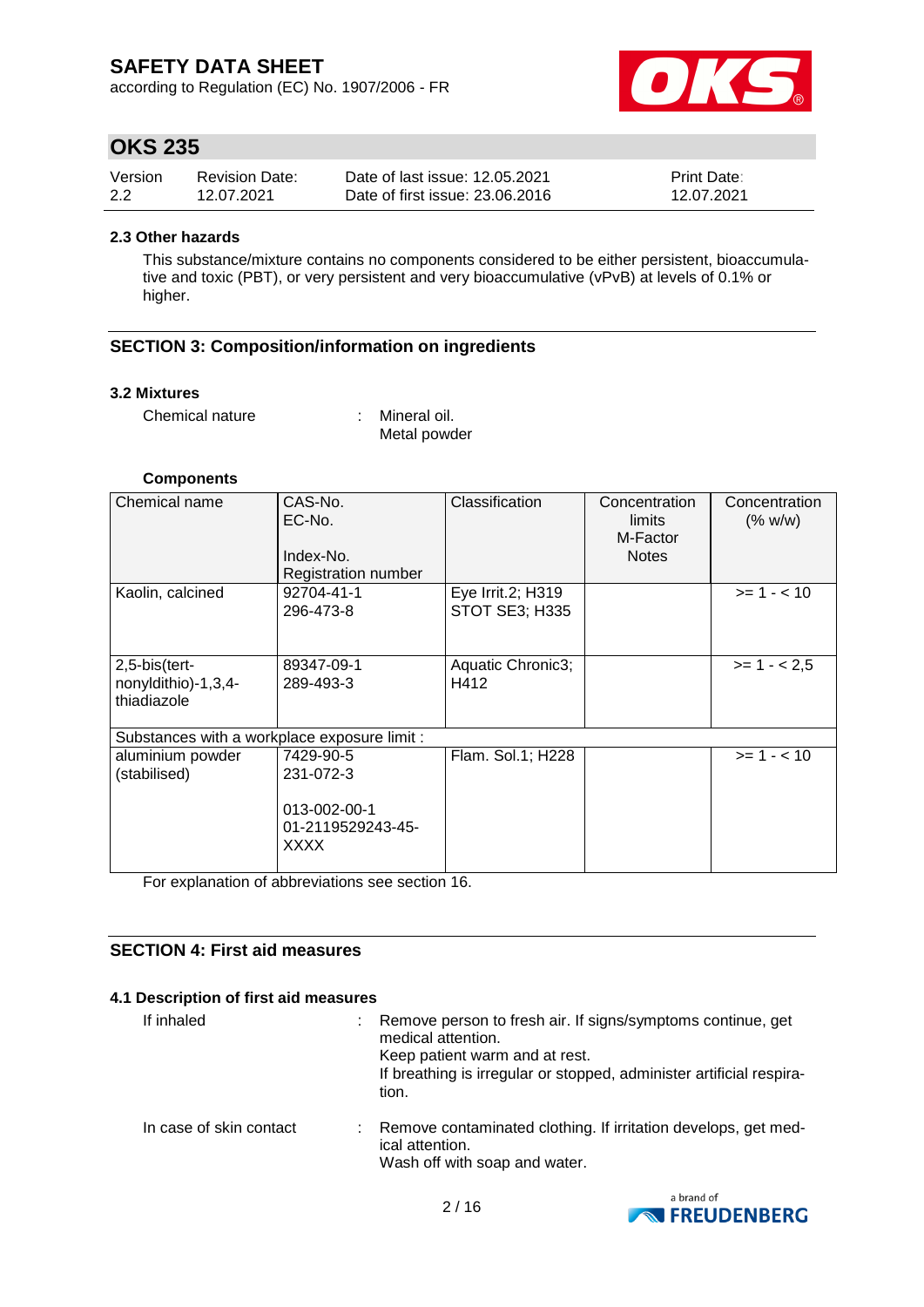according to Regulation (EC) No. 1907/2006 - FR



# **OKS 235**

| Version<br>$2.2^{\circ}$ | <b>Revision Date:</b><br>12.07.2021 | Date of last issue: 12.05.2021<br>Date of first issue: 23,06,2016                                                                                  | Print Date:<br>12.07.2021 |
|--------------------------|-------------------------------------|----------------------------------------------------------------------------------------------------------------------------------------------------|---------------------------|
|                          |                                     |                                                                                                                                                    |                           |
|                          | In case of eye contact              | : Rinse immediately with plenty of water, also under the eyelids,<br>for at least 10 minutes.<br>If eye irritation persists, consult a specialist. |                           |
|                          |                                     |                                                                                                                                                    |                           |
| If swallowed             |                                     | $\therefore$ Move the victim to fresh air.<br>Do not induce vomiting without medical advice.                                                       |                           |
|                          |                                     | 4.2 Most important symptoms and effects, both acute and delayed                                                                                    |                           |
| Symptoms                 |                                     | : No information available.                                                                                                                        |                           |
| <b>Risks</b>             |                                     | None known.                                                                                                                                        |                           |
|                          |                                     | 4.3 Indication of any immediate medical attention and special treatment needed                                                                     |                           |
| Treatment                |                                     | No information available.                                                                                                                          |                           |

## **SECTION 5: Firefighting measures**

#### **5.1 Extinguishing media**

| Suitable extinguishing media      | Use water spray, alcohol-resistant foam, dry chemical or car-<br>bon dioxide. |
|-----------------------------------|-------------------------------------------------------------------------------|
| Unsuitable extinguishing<br>media | : High volume water jet                                                       |

## **5.2 Special hazards arising from the substance or mixture**

| Hazardous combustion prod- : Carbon oxides<br>ucts | Nitrogen oxides (NOx) |
|----------------------------------------------------|-----------------------|
|                                                    | Sulphur oxides        |
|                                                    | Metal oxides          |

#### **5.3 Advice for firefighters**

| Special protective equipment :<br>for firefighters | In the event of fire, wear self-contained breathing apparatus.<br>Use personal protective equipment. Exposure to decomposi-<br>tion products may be a hazard to health. |
|----------------------------------------------------|-------------------------------------------------------------------------------------------------------------------------------------------------------------------------|
| Further information                                | Standard procedure for chemical fires.                                                                                                                                  |

## **SECTION 6: Accidental release measures**

### **6.1 Personal precautions, protective equipment and emergency procedures**

| Personal precautions |  | Evacuate personnel to safe areas.                            |
|----------------------|--|--------------------------------------------------------------|
|                      |  | Use the indicated respiratory protection if the occupational |
|                      |  | exposure limit is exceeded and/or in case of product release |

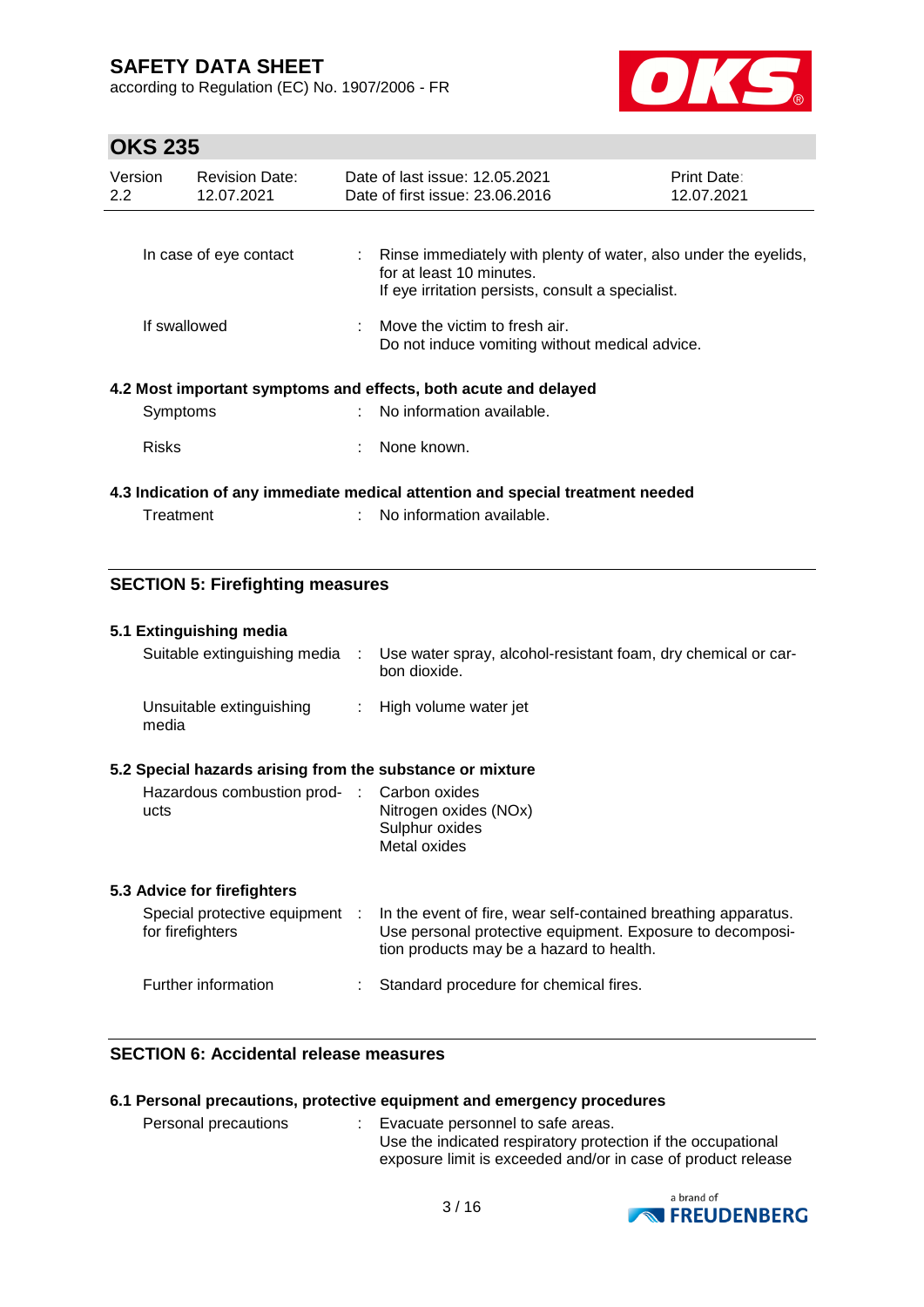according to Regulation (EC) No. 1907/2006 - FR



| <b>OKS 235</b>                         |                                                                                                                          |   |                                                                                                                                                                                                                                                                                                                                |                           |  |  |
|----------------------------------------|--------------------------------------------------------------------------------------------------------------------------|---|--------------------------------------------------------------------------------------------------------------------------------------------------------------------------------------------------------------------------------------------------------------------------------------------------------------------------------|---------------------------|--|--|
| Version<br>2.2                         | <b>Revision Date:</b><br>12.07.2021                                                                                      |   | Date of last issue: 12.05.2021<br>Date of first issue: 23.06.2016                                                                                                                                                                                                                                                              | Print Date:<br>12.07.2021 |  |  |
|                                        |                                                                                                                          |   | (dust).<br>Do not breathe vapours, aerosols.<br>Refer to protective measures listed in sections 7 and 8.                                                                                                                                                                                                                       |                           |  |  |
|                                        | <b>6.2 Environmental precautions</b>                                                                                     |   |                                                                                                                                                                                                                                                                                                                                |                           |  |  |
|                                        | <b>Environmental precautions</b>                                                                                         | ÷ | Try to prevent the material from entering drains or water<br>courses.<br>Local authorities should be advised if significant spillages<br>cannot be contained.                                                                                                                                                                  |                           |  |  |
|                                        |                                                                                                                          |   | 6.3 Methods and material for containment and cleaning up                                                                                                                                                                                                                                                                       |                           |  |  |
|                                        | Methods for cleaning up<br>Clean up promptly by sweeping or vacuum.<br>Keep in suitable, closed containers for disposal. |   |                                                                                                                                                                                                                                                                                                                                |                           |  |  |
|                                        | 6.4 Reference to other sections<br>For personal protection see section 8.                                                |   |                                                                                                                                                                                                                                                                                                                                |                           |  |  |
| <b>SECTION 7: Handling and storage</b> |                                                                                                                          |   |                                                                                                                                                                                                                                                                                                                                |                           |  |  |
|                                        | 7.1 Precautions for safe handling                                                                                        |   |                                                                                                                                                                                                                                                                                                                                |                           |  |  |
|                                        | Advice on safe handling                                                                                                  |   | For personal protection see section 8.<br>Smoking, eating and drinking should be prohibited in the ap-<br>plication area.<br>Wash hands and face before breaks and immediately after<br>handling the product.                                                                                                                  |                           |  |  |
|                                        | Hygiene measures                                                                                                         |   | Wash face, hands and any exposed skin thoroughly after<br>handling.                                                                                                                                                                                                                                                            |                           |  |  |
|                                        |                                                                                                                          |   | 7.2 Conditions for safe storage, including any incompatibilities                                                                                                                                                                                                                                                               |                           |  |  |
|                                        | Requirements for storage<br>areas and containers                                                                         |   | Store in original container. Keep container closed when not in<br>use. Keep in a dry, cool and well-ventilated place. Containers<br>which are opened must be carefully resealed and kept upright<br>to prevent leakage. Store in accordance with the particular<br>national regulations. Keep in properly labelled containers. |                           |  |  |
|                                        | 7.3 Specific end use(s)                                                                                                  |   |                                                                                                                                                                                                                                                                                                                                |                           |  |  |
|                                        | Specific use(s)                                                                                                          |   | Specific instructions for handling, not required.                                                                                                                                                                                                                                                                              |                           |  |  |

## **SECTION 8: Exposure controls/personal protection**

# **8.1 Control parameters**

## **Occupational Exposure Limits**

| Components | CAS-No. |      | Value type (Form   Control parameters | <b>Basis</b> |
|------------|---------|------|---------------------------------------|--------------|
|            |         | 4/16 | a brand of<br><b>NEREUDENBERG</b>     |              |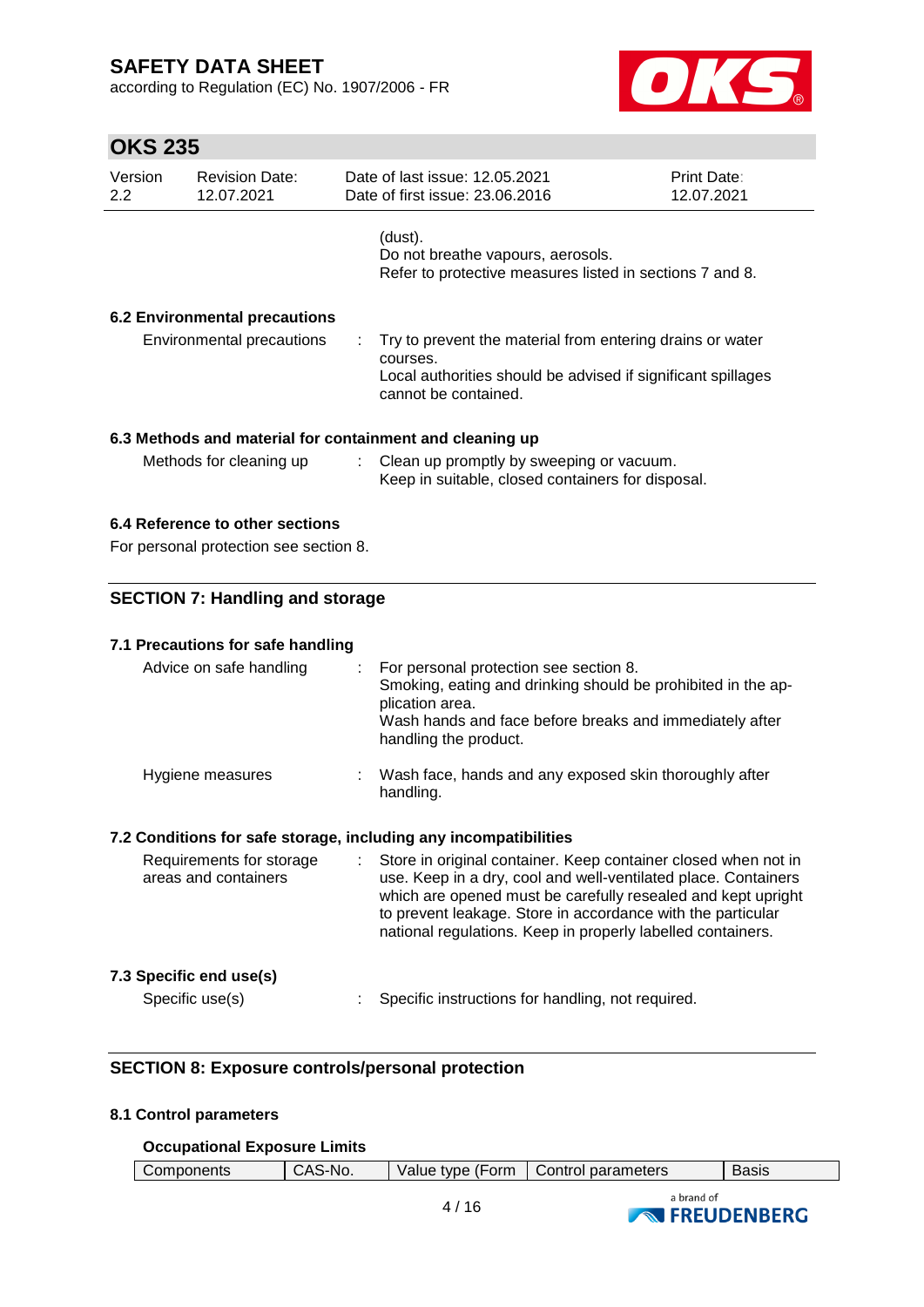according to Regulation (EC) No. 1907/2006 - FR



# **OKS 235**

| Version | <b>Revision Date:</b> | Date of last issue: 12.05.2021  | <b>Print Date:</b> |
|---------|-----------------------|---------------------------------|--------------------|
| 2.2     | 12.07.2021            | Date of first issue: 23,06,2016 | 12.07.2021         |

|                     |                            | of exposure) |                    |                |
|---------------------|----------------------------|--------------|--------------------|----------------|
| aluminium powder    | 7429-90-5                  | <b>VME</b>   | 10 mg/m $3$        | FR VLE         |
| (stabilised)        |                            |              |                    | $(2016-10-01)$ |
| Further information | Indicative exposure limits |              |                    |                |
|                     |                            | VME (powder) | $5 \text{ mg/m}$ 3 | FR VLE         |
|                     |                            |              |                    | $(2016-10-01)$ |
| Further information | Indicative exposure limits |              |                    |                |

## **Derived No Effect Level (DNEL) according to Regulation (EC) No. 1907/2006:**

| Substance name        | End Use | Exposure routes | Potential health ef- | Value                   |
|-----------------------|---------|-----------------|----------------------|-------------------------|
|                       |         |                 | fects                |                         |
| Distillates (petrole- | Workers | Inhalation      | Long-term local ef-  | $5,6$ mg/m $3$          |
| um), hydrotreated     |         |                 | fects                |                         |
| heavy paraffinic;     |         |                 |                      |                         |
| Baseoil - unspecified |         |                 |                      |                         |
| aluminium powder      | Workers | Inhalation      | Long-term systemic   | $3,72 \,\mathrm{mg/m}$  |
| (stabilised)          |         |                 | effects              |                         |
|                       | Workers | Inhalation      | Long-term local ef-  | $3,72 \,\mathrm{mg/m3}$ |
|                       |         |                 | fects                |                         |

#### **Predicted No Effect Concentration (PNEC) according to Regulation (EC) No. 1907/2006:**

| Substance name                    | <b>Environmental Compartment</b> | Value                |
|-----------------------------------|----------------------------------|----------------------|
| Distillates (petroleum), hy-      | Oral                             | $9,33$ mg/kg         |
| drotreated heavy paraffinic;      |                                  |                      |
| Baseoil - unspecified             |                                  |                      |
| distillates (petroleum), solvent- | Oral                             | $9,33 \text{ mg/kg}$ |
| dewaxed heavy paraffinic          |                                  |                      |
| aluminium powder (stabilised)     | Fresh water                      | $0,0749$ mg/l        |
|                                   | Sewage treatment plant           | $20$ mg/l            |

#### **8.2 Exposure controls**

| <b>Engineering measures</b>                                           |                                                                                                                                                                                                                                                                                                                                             |  |
|-----------------------------------------------------------------------|---------------------------------------------------------------------------------------------------------------------------------------------------------------------------------------------------------------------------------------------------------------------------------------------------------------------------------------------|--|
| none                                                                  |                                                                                                                                                                                                                                                                                                                                             |  |
| Personal protective equipment                                         |                                                                                                                                                                                                                                                                                                                                             |  |
| Eye protection                                                        | Safety glasses with side-shields                                                                                                                                                                                                                                                                                                            |  |
| Hand protection<br>Material<br>Break through time<br>Protective index | butyl-rubber<br>$:$ > 10 min<br>$\therefore$ Class 1                                                                                                                                                                                                                                                                                        |  |
| Remarks                                                               | Wear protective gloves. The break through time depends<br>amongst other things on the material, the thickness and the<br>type of glove and therefore has to be measured for each<br>case.<br>The selected protective gloves have to satisfy the specifica-<br>tions of Regulation (EU) 2016/425 and the standard EN 374<br>derived from it. |  |
| Respiratory protection                                                | Not required; except in case of aerosol formation.                                                                                                                                                                                                                                                                                          |  |

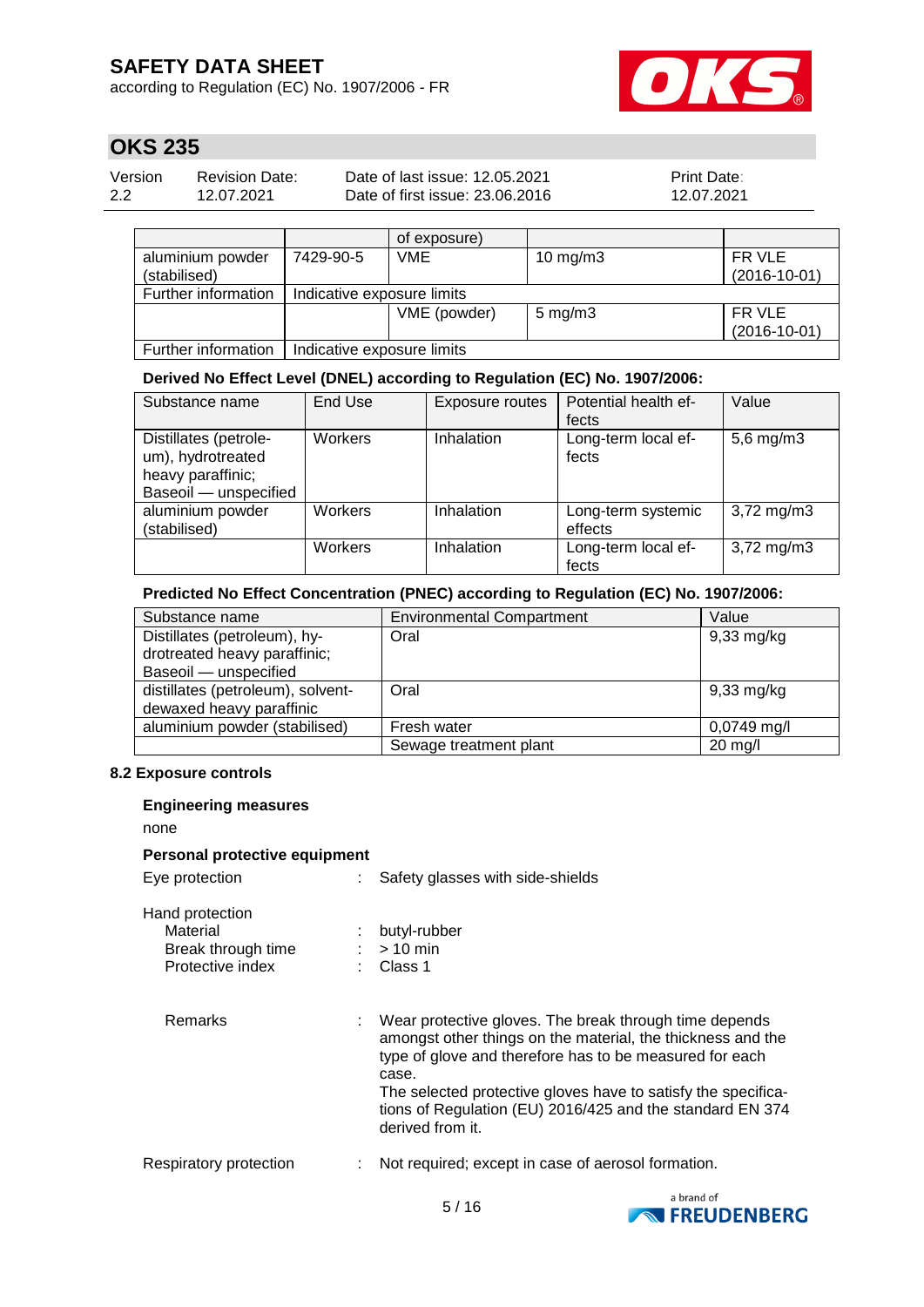according to Regulation (EC) No. 1907/2006 - FR



# **OKS 235**

| Version<br>2.2 | <b>Revision Date:</b><br>12.07.2021 | Date of last issue: 12.05.2021<br>Date of first issue: 23,06,2016                                                                                                                                                                                                                                             | Print Date:<br>12.07.2021 |
|----------------|-------------------------------------|---------------------------------------------------------------------------------------------------------------------------------------------------------------------------------------------------------------------------------------------------------------------------------------------------------------|---------------------------|
| Filter type    |                                     | Filter type A-P                                                                                                                                                                                                                                                                                               |                           |
|                | Protective measures                 | The type of protective equipment must be selected according<br>to the concentration and amount of the dangerous substance<br>at the specific workplace.<br>Choose body protection in relation to its type, to the concen-<br>tration and amount of dangerous substances, and to the spe-<br>cific work-place. |                           |

## **SECTION 9: Physical and chemical properties**

#### **9.1 Information on basic physical and chemical properties**

| Appearance                                          |    | paste                                                                |
|-----------------------------------------------------|----|----------------------------------------------------------------------|
| Colour                                              |    | silver                                                               |
| Odour                                               |    | fatty odour, slight                                                  |
| <b>Odour Threshold</b>                              |    | No data available                                                    |
|                                                     |    |                                                                      |
| рH                                                  | t. | Not applicable<br>substance/mixture is non-soluble (in water)        |
|                                                     |    |                                                                      |
| Drop point                                          | ÷. | 110 °C                                                               |
| Boiling point/boiling range                         | t  | No data available                                                    |
| Flash point                                         | t. | Not applicable                                                       |
| Evaporation rate                                    | t. | No data available                                                    |
| Flammability (solid, gas)                           | t. | <b>Combustible Solids</b>                                            |
| Upper explosion limit / Upper<br>flammability limit | ÷  | No data available                                                    |
| Lower explosion limit / Lower<br>flammability limit | ÷. | No data available                                                    |
| Vapour pressure                                     |    | < 0,001 hPa (20 °C)                                                  |
| Relative vapour density                             |    | No data available                                                    |
| Relative density                                    | t, | 0,92(20 °C)<br>Reference substance: Water<br>The value is calculated |

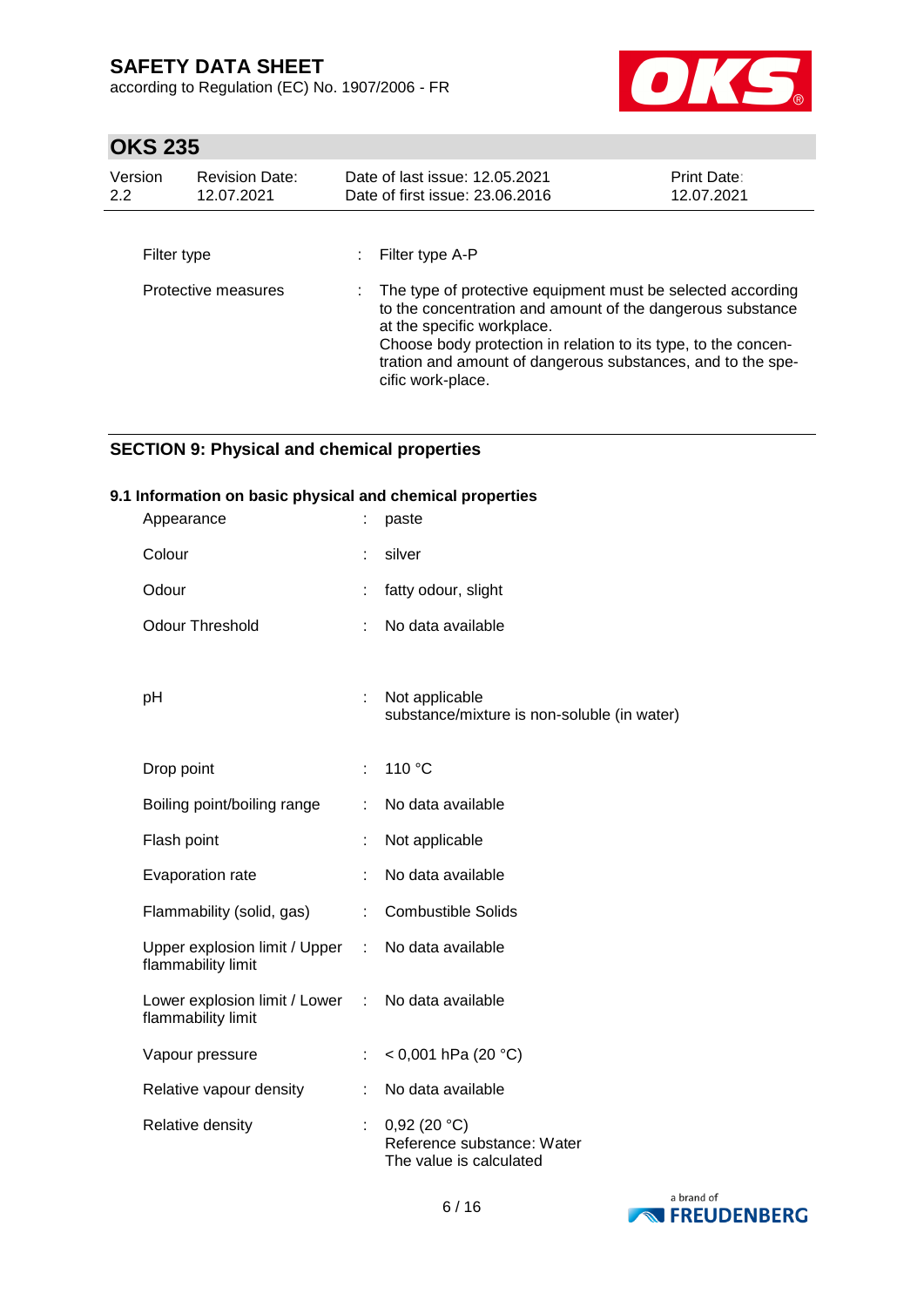according to Regulation (EC) No. 1907/2006 - FR



# **OKS 235**

| Version<br>2.2        |                     | <b>Revision Date:</b><br>12.07.2021 |   | Date of last issue: 12.05.2021<br>Date of first issue: 23.06.2016 | Print Date:<br>12.07.2021 |
|-----------------------|---------------------|-------------------------------------|---|-------------------------------------------------------------------|---------------------------|
|                       | Density             |                                     | ÷ | $0,92$ g/cm3<br>(20 °C)                                           |                           |
|                       | <b>Bulk density</b> |                                     |   | No data available                                                 |                           |
|                       | Solubility(ies)     | Water solubility                    |   | insoluble                                                         |                           |
|                       |                     | Solubility in other solvents        | ÷ | No data available                                                 |                           |
|                       | octanol/water       | Partition coefficient: n-           | ÷ | No data available                                                 |                           |
|                       |                     | Auto-ignition temperature           | ÷ | No data available                                                 |                           |
|                       |                     | Decomposition temperature           | ÷ | No data available                                                 |                           |
|                       | Viscosity           | Viscosity, dynamic                  |   | No data available                                                 |                           |
|                       |                     | Viscosity, kinematic                | ÷ | Not applicable                                                    |                           |
|                       |                     | <b>Explosive properties</b>         |   | Not explosive                                                     |                           |
|                       |                     | Oxidizing properties                |   | No data available                                                 |                           |
| 9.2 Other information |                     |                                     |   |                                                                   |                           |
|                       |                     | Sublimation point                   |   | No data available                                                 |                           |
|                       |                     | Metal corrosion rate                |   | Not corrosive to metals                                           |                           |
|                       | Self-ignition       |                                     |   | not auto-flammable                                                |                           |
|                       |                     |                                     |   |                                                                   |                           |

## **SECTION 10: Stability and reactivity**

#### **10.1 Reactivity**

No hazards to be specially mentioned.

#### **10.2 Chemical stability**

Stable under normal conditions.

#### **10.3 Possibility of hazardous reactions**

| <b>10.4 Conditions to avoid</b> |  |
|---------------------------------|--|
|---------------------------------|--|

Conditions to avoid : No conditions to be specially mentioned.



Hazardous reactions : No dangerous reaction known under conditions of normal use.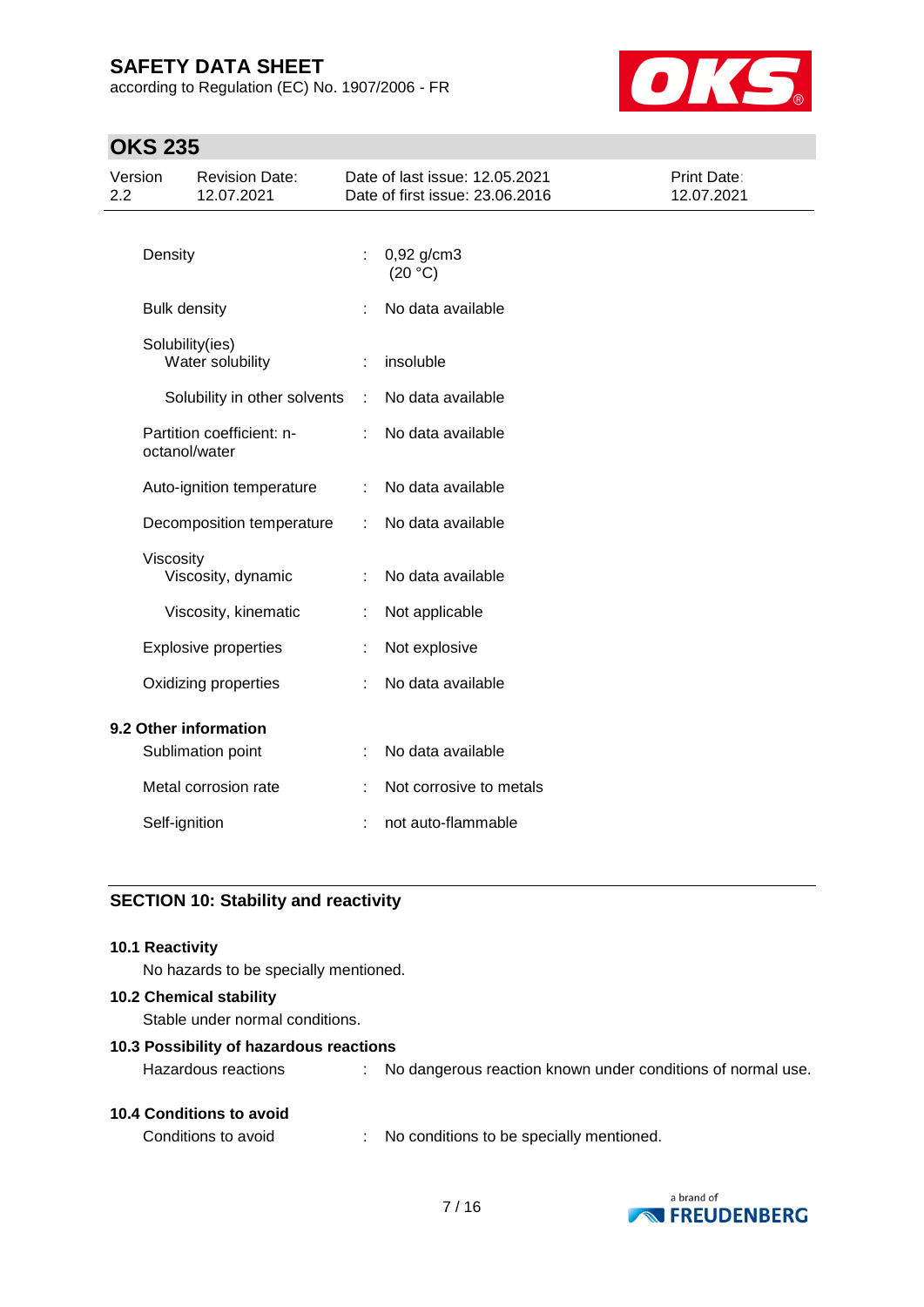according to Regulation (EC) No. 1907/2006 - FR



## **OKS 235**

| Version | Revision Date: | Date of last issue: 12.05.2021  | <b>Print Date:</b> |
|---------|----------------|---------------------------------|--------------------|
| 2.2     | 12.07.2021     | Date of first issue: 23.06.2016 | 12.07.2021         |

#### **10.5 Incompatible materials**

Materials to avoid : No materials to be especially mentioned.

#### **10.6 Hazardous decomposition products**

No decomposition if stored and applied as directed.

### **SECTION 11: Toxicological information**

#### **11.1 Information on toxicological effects**

| <b>Acute toxicity</b> |  |
|-----------------------|--|
| <b>Product:</b>       |  |

| Acute oral toxicity                          | : Remarks: This information is not available.                                                                                                                |
|----------------------------------------------|--------------------------------------------------------------------------------------------------------------------------------------------------------------|
| Acute inhalation toxicity                    | : Remarks: This information is not available.                                                                                                                |
| <b>Components:</b>                           |                                                                                                                                                              |
| Kaolin, calcined:                            |                                                                                                                                                              |
| Acute inhalation toxicity                    | Assessment: The substance or mixture is classified as specific<br>target organ toxicant, single exposure, category 3 with respira-<br>tory tract irritation. |
| 2,5-bis(tert-nonyldithio)-1,3,4-thiadiazole: |                                                                                                                                                              |

| Acute oral toxicity | : LD50 (Rat): $> 10.000$ mg/kg |
|---------------------|--------------------------------|
|                     |                                |

| Acute dermal toxicity |  | LD50 (Rabbit): > 2.000 mg/kg |  |
|-----------------------|--|------------------------------|--|
|-----------------------|--|------------------------------|--|

#### **aluminium powder (stabilised):**

| Acute inhalation toxicity | : $LC50$ (Rat): $> 5.09$ mg/l<br>Exposure time: 4 h<br>Test atmosphere: dust/mist<br>Assessment: The substance or mixture has no acute inhala- |
|---------------------------|------------------------------------------------------------------------------------------------------------------------------------------------|
|                           | tion toxicity                                                                                                                                  |

#### **Skin corrosion/irritation**

## **Product:**

Remarks : This information is not available.

#### **Components:**

| Kaolin, calcined: |                                                       |
|-------------------|-------------------------------------------------------|
| Result            | Repeated exposure may cause skin dryness or cracking. |

#### **aluminium powder (stabilised):**

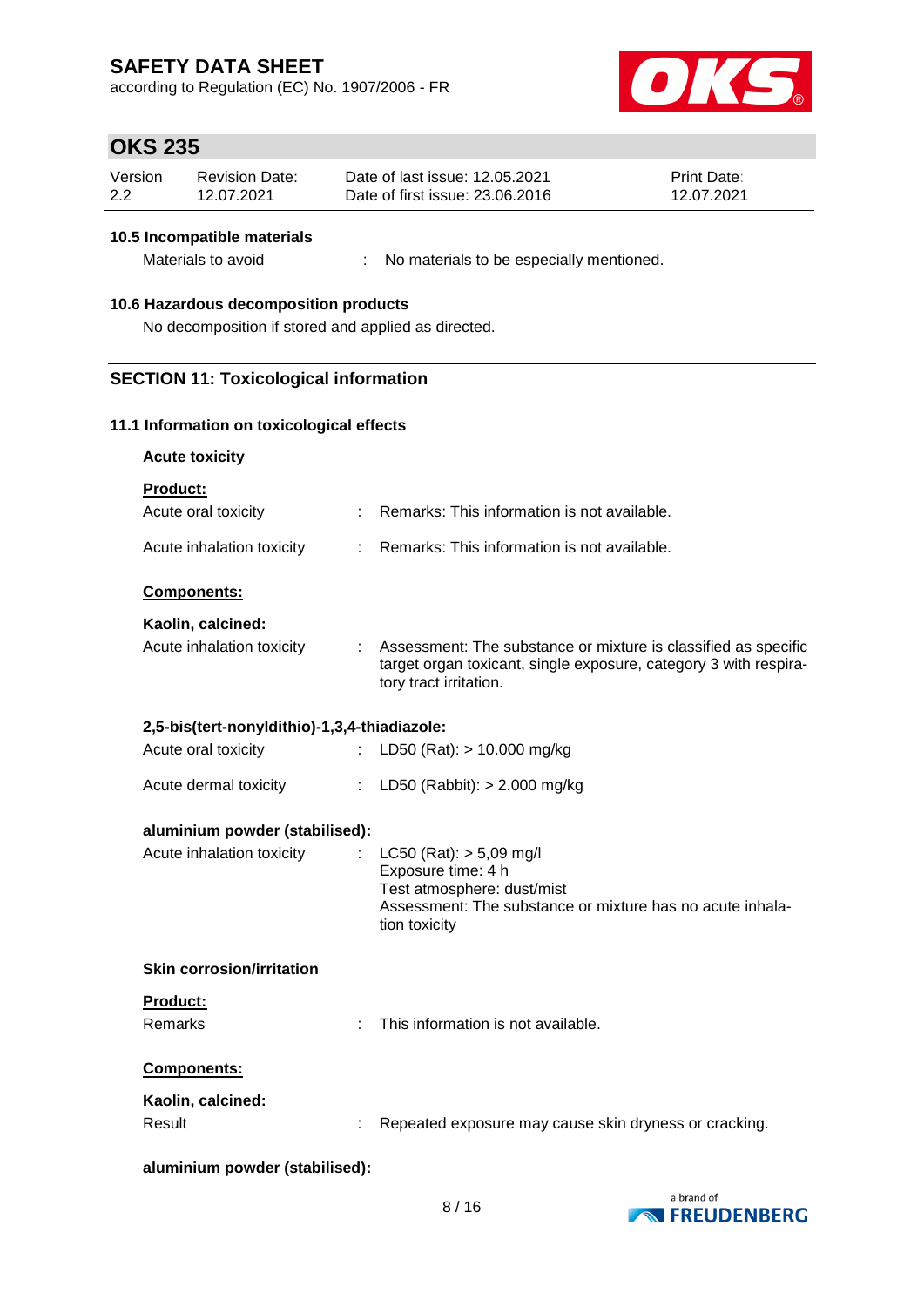according to Regulation (EC) No. 1907/2006 - FR



# **OKS 235**

| Version<br>$2.2\phantom{0}$ |                                        | <b>Revision Date:</b><br>12.07.2021      |               | Date of last issue: 12.05.2021<br>Date of first issue: 23.06.2016                                          | Print Date:<br>12.07.2021 |
|-----------------------------|----------------------------------------|------------------------------------------|---------------|------------------------------------------------------------------------------------------------------------|---------------------------|
|                             | <b>Species</b><br>Assessment<br>Result |                                          |               | Rabbit<br>: No skin irritation<br>No skin irritation                                                       |                           |
|                             |                                        | Serious eye damage/eye irritation        |               |                                                                                                            |                           |
|                             | Product:<br>Remarks                    |                                          | ÷.            | This information is not available.                                                                         |                           |
|                             |                                        | Components:                              |               |                                                                                                            |                           |
|                             |                                        | Kaolin, calcined:                        |               |                                                                                                            |                           |
|                             | Result                                 |                                          | ÷             | Irritating to eyes.                                                                                        |                           |
|                             |                                        | aluminium powder (stabilised):           |               |                                                                                                            |                           |
|                             | Species                                |                                          |               | Rabbit                                                                                                     |                           |
|                             | Assessment<br>Result                   |                                          |               | No eye irritation<br>No eye irritation                                                                     |                           |
|                             |                                        | <b>Respiratory or skin sensitisation</b> |               |                                                                                                            |                           |
|                             | Product:                               |                                          |               |                                                                                                            |                           |
|                             | Remarks                                |                                          | ÷.            | This information is not available.                                                                         |                           |
|                             |                                        | Components:                              |               |                                                                                                            |                           |
|                             |                                        | aluminium powder (stabilised):           |               |                                                                                                            |                           |
|                             | Species                                |                                          |               | Guinea pig                                                                                                 |                           |
|                             | Assessment<br>Result                   |                                          |               | : Did not cause sensitisation on laboratory animals.<br>Did not cause sensitisation on laboratory animals. |                           |
|                             |                                        | Germ cell mutagenicity                   |               |                                                                                                            |                           |
|                             | <b>Product:</b>                        |                                          |               |                                                                                                            |                           |
|                             |                                        | Genotoxicity in vitro                    |               | : Remarks: No data available                                                                               |                           |
|                             |                                        | Genotoxicity in vivo                     | t.            | Remarks: No data available                                                                                 |                           |
|                             |                                        | Carcinogenicity                          |               |                                                                                                            |                           |
|                             | Product:<br>Remarks                    |                                          |               | No data available                                                                                          |                           |
|                             |                                        | <b>Reproductive toxicity</b>             |               |                                                                                                            |                           |
|                             | Product:                               | Effects on fertility                     | $\mathcal{L}$ | Remarks: No data available                                                                                 |                           |

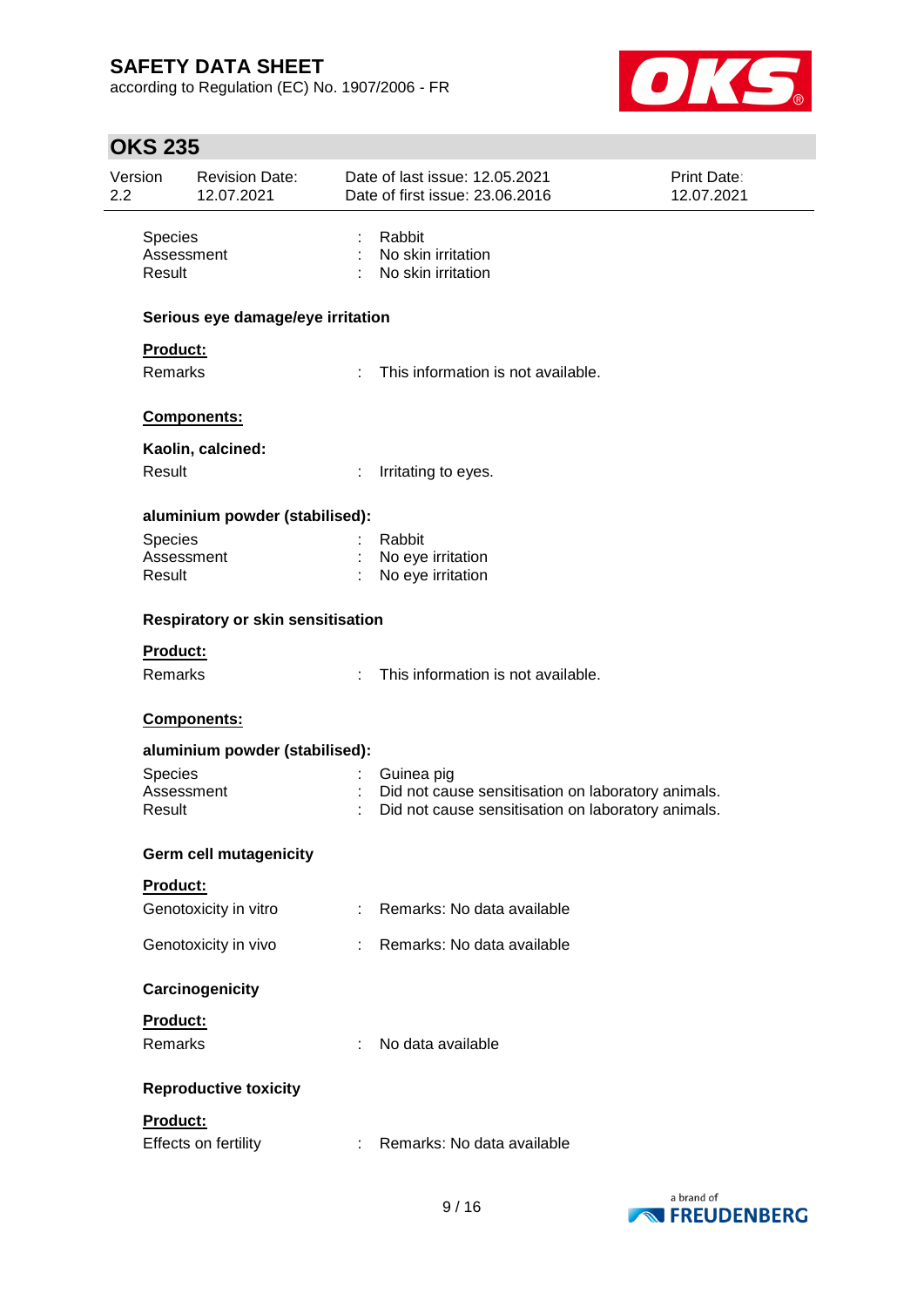according to Regulation (EC) No. 1907/2006 - FR



# **OKS 235**

| Version<br>2.2 |                    | <b>Revision Date:</b><br>12.07.2021  |                           | Date of last issue: 12.05.2021<br>Date of first issue: 23.06.2016                                                                                            | Print Date:<br>12.07.2021 |
|----------------|--------------------|--------------------------------------|---------------------------|--------------------------------------------------------------------------------------------------------------------------------------------------------------|---------------------------|
|                | ment               | Effects on foetal develop-           | $\mathbb{Z}^{\mathbb{Z}}$ | Remarks: No data available                                                                                                                                   |                           |
|                |                    | <b>STOT - single exposure</b>        |                           |                                                                                                                                                              |                           |
|                | <b>Components:</b> |                                      |                           |                                                                                                                                                              |                           |
|                | Assessment         | Kaolin, calcined:<br>Exposure routes |                           | Inhalation<br>The substance or mixture is classified as specific target organ<br>toxicant, single exposure, category 3 with respiratory tract<br>irritation. |                           |
|                |                    | <b>Repeated dose toxicity</b>        |                           |                                                                                                                                                              |                           |
|                | <b>Product:</b>    |                                      |                           |                                                                                                                                                              |                           |
|                | <b>Remarks</b>     |                                      |                           | This information is not available.                                                                                                                           |                           |
|                |                    | <b>Aspiration toxicity</b>           |                           |                                                                                                                                                              |                           |
|                | <b>Product:</b>    |                                      |                           |                                                                                                                                                              |                           |
|                |                    | This information is not available.   |                           |                                                                                                                                                              |                           |
|                |                    | <b>Further information</b>           |                           |                                                                                                                                                              |                           |
|                | <b>Product:</b>    |                                      |                           |                                                                                                                                                              |                           |
|                | Remarks            |                                      |                           | Information given is based on data on the components and<br>the toxicology of similar products.                                                              |                           |

## **SECTION 12: Ecological information**

#### **12.1 Toxicity**

| <b>Product:</b>                                        |             |                            |
|--------------------------------------------------------|-------------|----------------------------|
| Toxicity to fish                                       | t.          | Remarks: No data available |
| Toxicity to daphnia and other<br>aquatic invertebrates | $\sim 10^6$ | Remarks: No data available |
| Toxicity to algae/aquatic<br>plants                    | t.          | Remarks: No data available |
| Toxicity to microorganisms                             | ÷           | Remarks: No data available |

## **Components:**

**2,5-bis(tert-nonyldithio)-1,3,4-thiadiazole:**

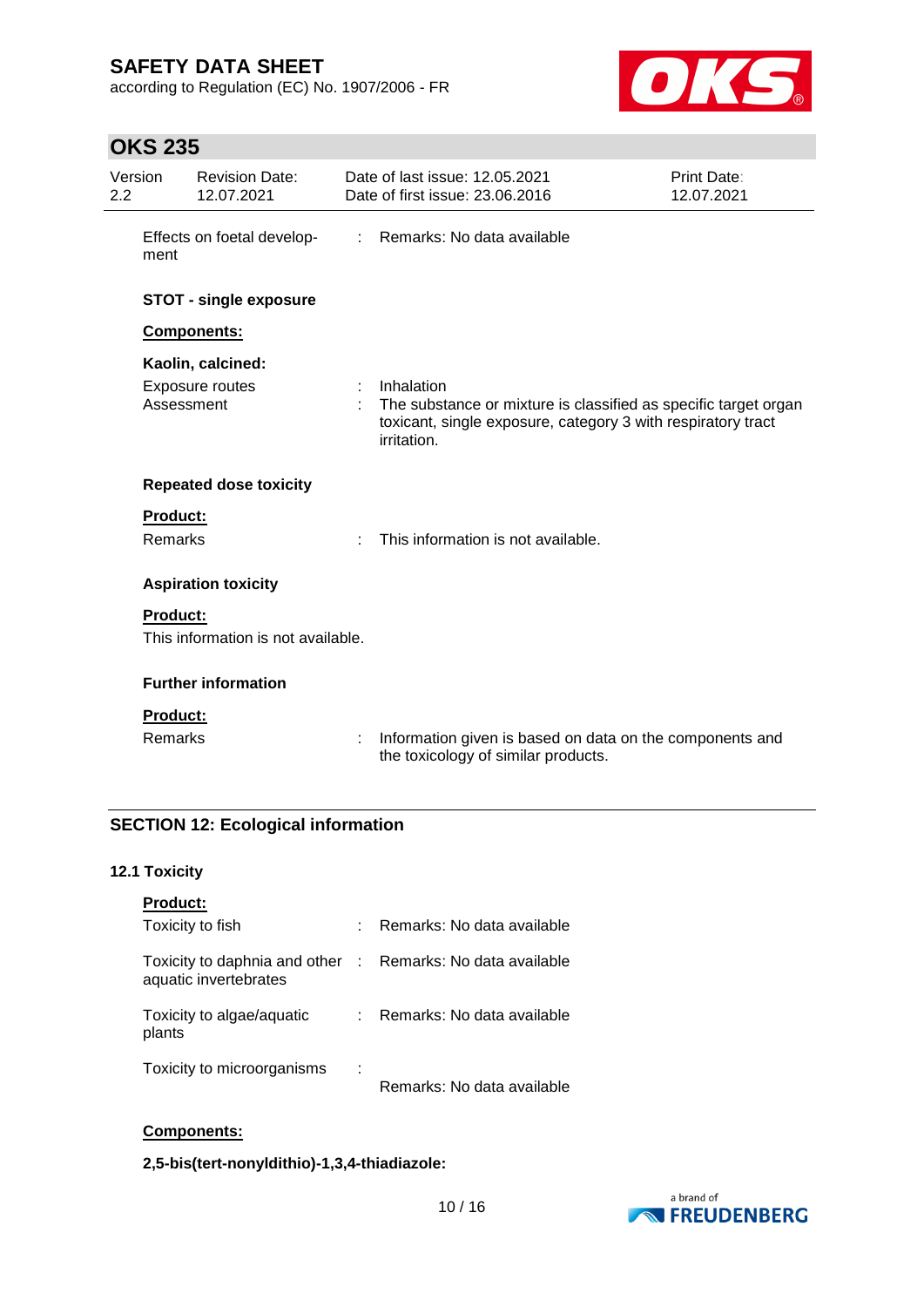according to Regulation (EC) No. 1907/2006 - FR



# **OKS 235**

| Version<br>2.2 |                 | <b>Revision Date:</b><br>12.07.2021                      |                           | Date of last issue: 12.05.2021<br>Date of first issue: 23.06.2016                                                                                                                                                       | <b>Print Date:</b><br>12.07.2021 |
|----------------|-----------------|----------------------------------------------------------|---------------------------|-------------------------------------------------------------------------------------------------------------------------------------------------------------------------------------------------------------------------|----------------------------------|
|                |                 | Toxicity to fish                                         | $\mathbb{Z}^{\mathbb{Z}}$ | $LC50$ (Fish): $> 10 - 100$ mg/l<br>Exposure time: 96 h                                                                                                                                                                 |                                  |
|                |                 | Toxicity to daphnia and other :<br>aquatic invertebrates |                           | (Daphnia magna (Water flea)): > 10 - 100 mg/l<br>Exposure time: 48 h                                                                                                                                                    |                                  |
|                | plants          | Toxicity to algae/aquatic                                |                           | : EC50 : $> 10 - 100$ mg/l<br>Exposure time: 72 h                                                                                                                                                                       |                                  |
|                |                 | aluminium powder (stabilised):                           |                           |                                                                                                                                                                                                                         |                                  |
|                |                 | Toxicity to fish                                         |                           | LC50 (Oncorhynchus mykiss (rainbow trout)): 0,12 mg/l<br>Exposure time: 96 h<br>Test Type: static test<br>Remarks: No toxicity at the limit of solubility                                                               |                                  |
|                |                 | <b>Ecotoxicology Assessment</b>                          |                           |                                                                                                                                                                                                                         |                                  |
|                |                 | Acute aquatic toxicity                                   | ÷                         | This product has no known ecotoxicological effects.                                                                                                                                                                     |                                  |
|                |                 | Chronic aquatic toxicity                                 | ÷                         | This product has no known ecotoxicological effects.                                                                                                                                                                     |                                  |
|                |                 | 12.2 Persistence and degradability                       |                           |                                                                                                                                                                                                                         |                                  |
|                | <b>Product:</b> |                                                          |                           |                                                                                                                                                                                                                         |                                  |
|                |                 | Biodegradability                                         |                           | : Remarks: No data available                                                                                                                                                                                            |                                  |
|                | ity             |                                                          |                           | Physico-chemical removabil- : Remarks: No data available                                                                                                                                                                |                                  |
|                |                 | Components:                                              |                           |                                                                                                                                                                                                                         |                                  |
|                |                 | 2,5-bis(tert-nonyldithio)-1,3,4-thiadiazole:             |                           |                                                                                                                                                                                                                         |                                  |
|                |                 | Biodegradability                                         |                           | Result: Not readily biodegradable.                                                                                                                                                                                      |                                  |
|                |                 | 12.3 Bioaccumulative potential                           |                           |                                                                                                                                                                                                                         |                                  |
|                | Product:        |                                                          |                           |                                                                                                                                                                                                                         |                                  |
|                |                 | <b>Bioaccumulation</b>                                   |                           | Remarks: This mixture contains no substance considered to<br>be persistent, bioaccumulating and toxic (PBT).<br>This mixture contains no substance considered to be very<br>persistent and very bioaccumulating (vPvB). |                                  |
|                |                 | 12.4 Mobility in soil                                    |                           |                                                                                                                                                                                                                         |                                  |
|                | <b>Product:</b> |                                                          |                           |                                                                                                                                                                                                                         |                                  |
|                | Mobility        |                                                          |                           | Remarks: No data available                                                                                                                                                                                              |                                  |
|                |                 | Distribution among environ-<br>mental compartments       |                           | Remarks: No data available                                                                                                                                                                                              |                                  |

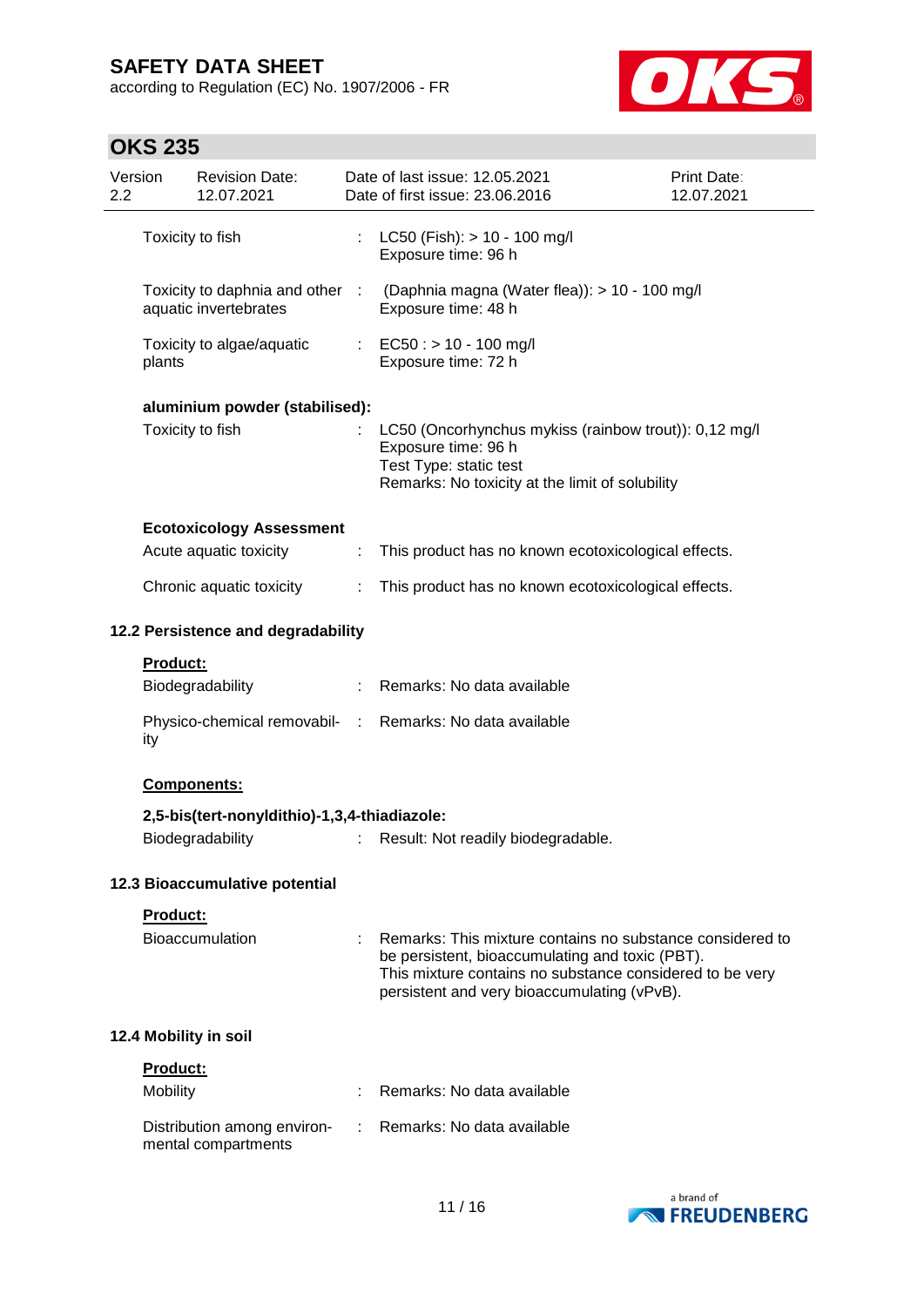according to Regulation (EC) No. 1907/2006 - FR



## **OKS 235**

| Version | <b>Revision Date:</b> | Date of last issue: 12.05.2021  | <b>Print Date:</b> |
|---------|-----------------------|---------------------------------|--------------------|
| 2.2     | 12.07.2021            | Date of first issue: 23,06,2016 | 12.07.2021         |

#### **12.5 Results of PBT and vPvB assessment**

## **Product:**

Assessment : This substance/mixture contains no components considered to be either persistent, bioaccumulative and toxic (PBT), or very persistent and very bioaccumulative (vPvB) at levels of 0.1% or higher..

### **12.6 Other adverse effects**

| <b>Product:</b>                        |                                                                                                                                                                                                                                                                             |
|----------------------------------------|-----------------------------------------------------------------------------------------------------------------------------------------------------------------------------------------------------------------------------------------------------------------------------|
| Endocrine disrupting poten-<br>tial    | : The substance/mixture does not contain components consid-<br>ered to have endocrine disrupting properties according to<br>REACH Article 57(f) or Commission Delegated regulation<br>(EU) 2017/2100 or Commission Regulation (EU) 2018/605 at<br>levels of 0.1% or higher. |
| Additional ecological infor-<br>mation | No information on ecology is available.                                                                                                                                                                                                                                     |

## **SECTION 13: Disposal considerations**

| 13.1 Waste treatment methods |                                                                                                               |
|------------------------------|---------------------------------------------------------------------------------------------------------------|
| Product                      | Waste codes should be assigned by the user based on the<br>application for which the product was used.        |
|                              | The product should not be allowed to enter drains, water<br>courses or the soil.                              |
| Contaminated packaging       | Packaging that is not properly emptied must be disposed of as<br>the unused product.                          |
|                              | Dispose of waste product or used containers according to<br>local regulations.                                |
|                              | The following Waste Codes are only suggestions:                                                               |
| Waste Code                   | used product, unused product<br>12 01 12*, spent waxes and fats                                               |
|                              | uncleaned packagings<br>15 01 10, packaging containing residues of or contaminated<br>by hazardous substances |

## **SECTION 14: Transport information**

### **14.1 UN number**

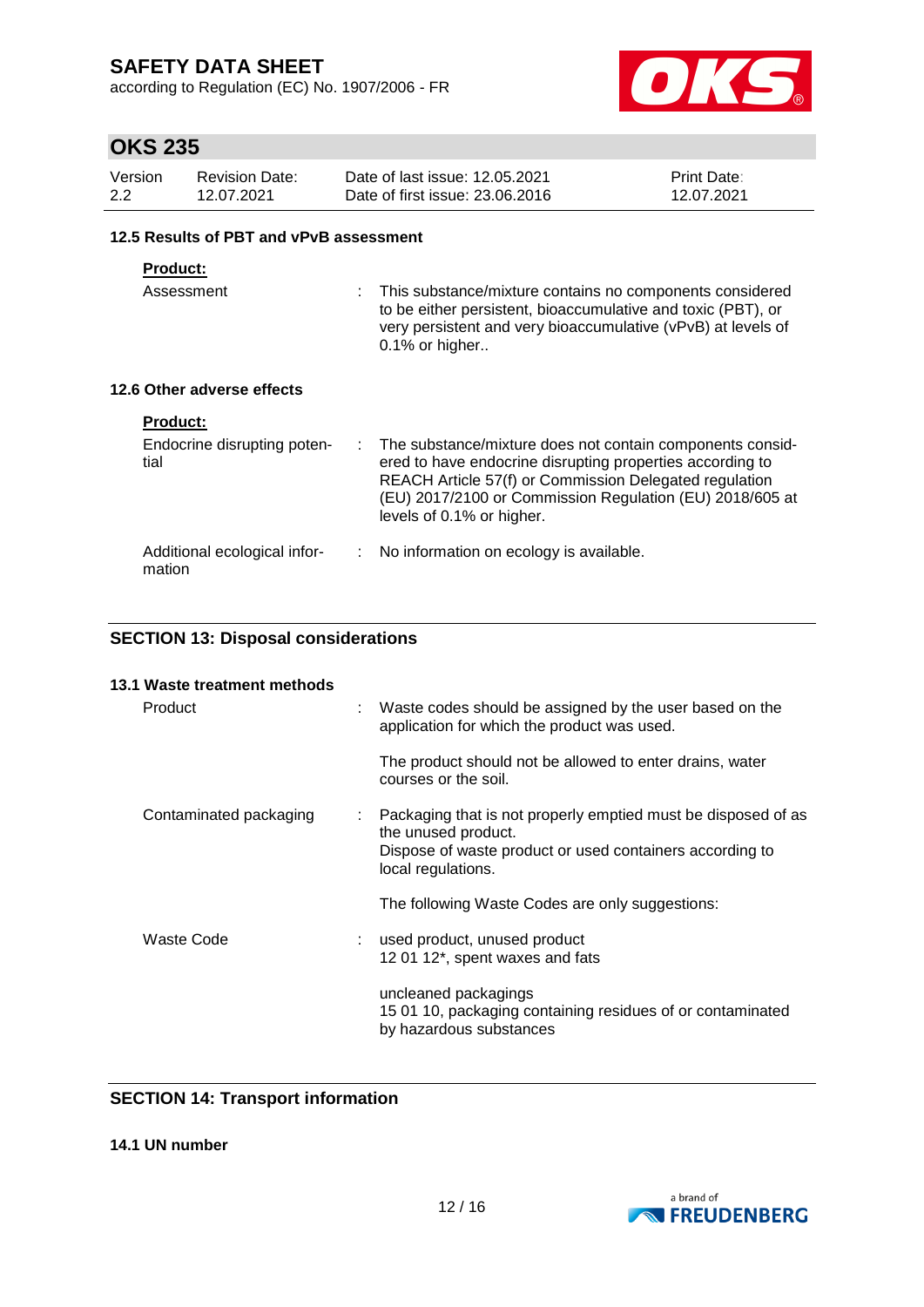according to Regulation (EC) No. 1907/2006 - FR



# **OKS 235**

| Version<br>2.2 | <b>Revision Date:</b><br>12.07.2021                 | Date of last issue: 12.05.2021<br>Date of first issue: 23.06.2016 | <b>Print Date:</b><br>12.07.2021 |
|----------------|-----------------------------------------------------|-------------------------------------------------------------------|----------------------------------|
| <b>ADN</b>     |                                                     | Not regulated as a dangerous good<br>t                            |                                  |
| <b>ADR</b>     |                                                     | Not regulated as a dangerous good                                 |                                  |
| <b>RID</b>     |                                                     | Not regulated as a dangerous good                                 |                                  |
| <b>IMDG</b>    |                                                     | Not regulated as a dangerous good                                 |                                  |
| <b>IATA</b>    |                                                     | Not regulated as a dangerous good                                 |                                  |
|                | 14.2 UN proper shipping name                        |                                                                   |                                  |
| <b>ADN</b>     |                                                     | Not regulated as a dangerous good                                 |                                  |
| <b>ADR</b>     |                                                     | Not regulated as a dangerous good                                 |                                  |
| <b>RID</b>     |                                                     | Not regulated as a dangerous good                                 |                                  |
| <b>IMDG</b>    |                                                     | Not regulated as a dangerous good                                 |                                  |
| <b>IATA</b>    |                                                     | Not regulated as a dangerous good                                 |                                  |
|                | 14.3 Transport hazard class(es)                     |                                                                   |                                  |
| <b>ADN</b>     |                                                     | Not regulated as a dangerous good                                 |                                  |
| <b>ADR</b>     |                                                     | Not regulated as a dangerous good                                 |                                  |
| <b>RID</b>     |                                                     | Not regulated as a dangerous good                                 |                                  |
| <b>IMDG</b>    |                                                     | Not regulated as a dangerous good                                 |                                  |
| <b>IATA</b>    |                                                     | Not regulated as a dangerous good                                 |                                  |
|                | 14.4 Packing group                                  |                                                                   |                                  |
| <b>ADN</b>     |                                                     | Not regulated as a dangerous good<br>÷                            |                                  |
| <b>ADR</b>     |                                                     | Not regulated as a dangerous good                                 |                                  |
| <b>RID</b>     |                                                     | Not regulated as a dangerous good                                 |                                  |
| <b>IMDG</b>    |                                                     | Not regulated as a dangerous good                                 |                                  |
|                | <b>IATA (Cargo)</b>                                 | Not regulated as a dangerous good                                 |                                  |
|                | <b>IATA (Passenger)</b>                             | Not regulated as a dangerous good                                 |                                  |
|                | <b>14.5 Environmental hazards</b>                   |                                                                   |                                  |
| <b>ADN</b>     |                                                     | Not regulated as a dangerous good                                 |                                  |
| <b>ADR</b>     |                                                     | Not regulated as a dangerous good                                 |                                  |
| <b>RID</b>     |                                                     | Not regulated as a dangerous good                                 |                                  |
| <b>IMDG</b>    |                                                     | Not regulated as a dangerous good                                 |                                  |
|                | <b>IATA (Passenger)</b>                             | Not regulated as a dangerous good                                 |                                  |
|                | <b>IATA (Cargo)</b>                                 | Not regulated as a dangerous good                                 |                                  |
|                | 14.6 Special precautions for user<br>Not applicable |                                                                   |                                  |

**14.7 Transport in bulk according to Annex II of Marpol and the IBC Code**

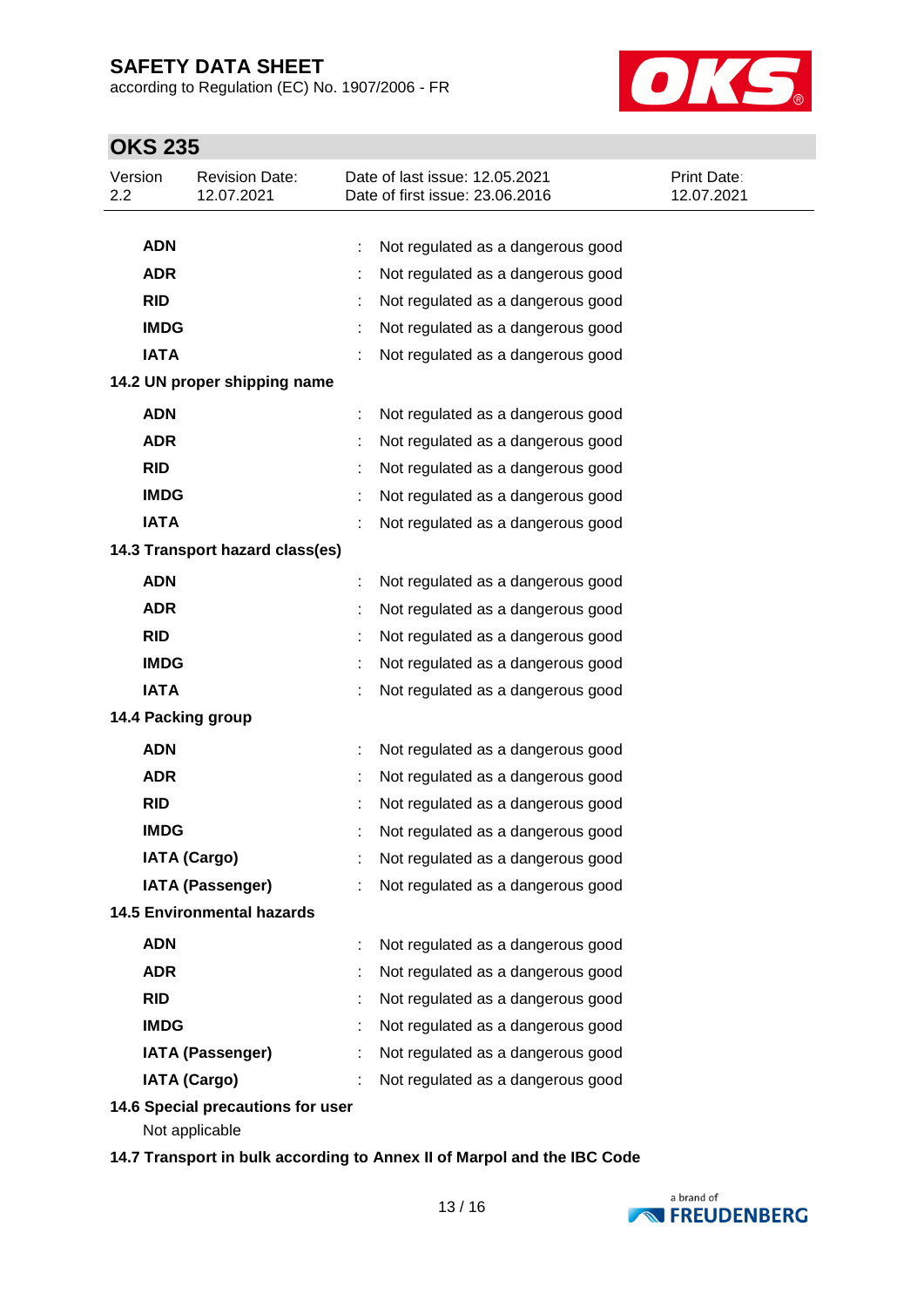according to Regulation (EC) No. 1907/2006 - FR



# **OKS 235**

| Version | <b>Revision Date:</b> | Date of last issue: 12.05.2021  | <b>Print Date:</b> |
|---------|-----------------------|---------------------------------|--------------------|
| 2.2     | 12.07.2021            | Date of first issue: 23.06.2016 | 12.07.2021         |
|         |                       |                                 |                    |

Remarks : Not applicable for product as supplied.

# **SECTION 15: Regulatory information**

#### **15.1 Safety, health and environmental regulations/legislation specific for the substance or mixture**

| REACH - Candidate List of Substances of Very High<br>Concern for Authorisation (Article 59).                                                         |      | This product does not contain sub-<br>stances of very high concern (Regu-<br>lation (EC) No 1907/2006 (REACH),<br>Article 57). |
|------------------------------------------------------------------------------------------------------------------------------------------------------|------|--------------------------------------------------------------------------------------------------------------------------------|
| REACH - List of substances subject to authorisation<br>(Annex XIV)                                                                                   |      | Not applicable                                                                                                                 |
| Regulation (EC) No 1005/2009 on substances that de-<br>plete the ozone layer                                                                         | ÷.   | Not applicable                                                                                                                 |
| Regulation (EU) 2019/1021 on persistent organic pollu-<br>tants (recast)                                                                             | - 11 | Not applicable                                                                                                                 |
| Regulation (EC) No 649/2012 of the European Parlia-<br>ment and the Council concerning the export and import<br>of dangerous chemicals               | ÷    | Not applicable                                                                                                                 |
| REACH - Restrictions on the manufacture, placing on<br>the market and use of certain dangerous substances,<br>preparations and articles (Annex XVII) | ÷    | Not applicable                                                                                                                 |
| Regulation (EU) 2019/1148 on the marketing and use of<br>explosives precursors                                                                       |      |                                                                                                                                |
| Acquisition, introduction, possession or use of the explo-<br>sive precursor by the general public is subject to report-<br>ing obligations.         |      | aluminium powder (stabilised)<br>(ANNEX II)                                                                                    |
| Couses III: Directive 2012/10/ELL of the European Derliement and of the Council on the control of                                                    |      |                                                                                                                                |

Seveso III: Directive 2012/18/EU of the European Parliament and of the Council on the control of major-accident hazards involving dangerous substances. Not applicable

| Occupational Illnesses (R-<br>461-3, France)   | : 36                                                                                                                                |
|------------------------------------------------|-------------------------------------------------------------------------------------------------------------------------------------|
| Reinforced medical supervi-<br>sion (R4624-18) | : The product has no CMR properties                                                                                                 |
| Volatile organic compounds                     | Directive 2010/75/EU of 24 November 2010 on industrial<br>emissions (integrated pollution prevention and control)<br>Not applicable |

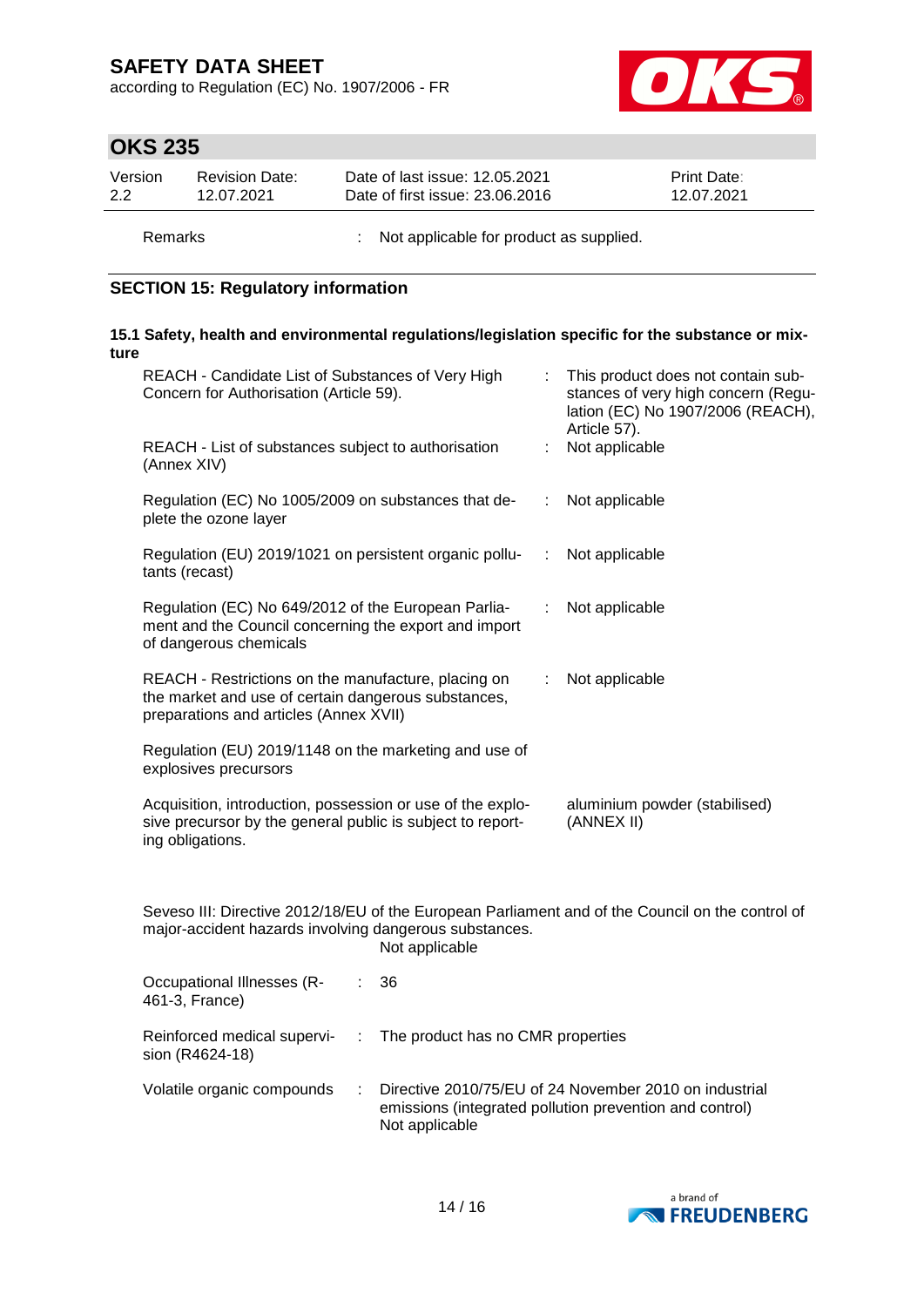according to Regulation (EC) No. 1907/2006 - FR



## **OKS 235**

| Version | Revision Date: | Date of last issue: 12.05.2021  | <b>Print Date:</b> |
|---------|----------------|---------------------------------|--------------------|
| 2.2     | 12.07.2021     | Date of first issue: 23,06,2016 | 12.07.2021         |

#### **15.2 Chemical safety assessment**

This information is not available.

### **SECTION 16: Other information**

## **Full text of H-Statements** H<sub>228</sub> : Flammable solid. H319 : Causes serious eye irritation.<br>H335 : May cause respiratory irritation. H335 : May cause respiratory irritation.<br>H412 : Harmful to aquatic life with long Harmful to aquatic life with long lasting effects.

#### **Full text of other abbreviations**

| FR VLE       | France. Occupational Exposure Limits (INRS) |
|--------------|---------------------------------------------|
| FR VLE / VME | Time Weighted Average                       |

ADN - European Agreement concerning the International Carriage of Dangerous Goods by Inland Waterways; ADR - European Agreement concerning the International Carriage of Dangerous Goods by Road; AIIC - Australian Inventory of Industrial Chemicals; ASTM - American Society for the Testing of Materials; bw - Body weight; CLP - Classification Labelling Packaging Regulation; Regulation (EC) No 1272/2008; CMR - Carcinogen, Mutagen or Reproductive Toxicant; DIN - Standard of the German Institute for Standardisation; DSL - Domestic Substances List (Canada); ECHA - European Chemicals Agency; EC-Number - European Community number; ECx - Concentration associated with x% response; ELx - Loading rate associated with x% response; EmS - Emergency Schedule; ENCS - Existing and New Chemical Substances (Japan); ErCx - Concentration associated with x% growth rate response; GHS - Globally Harmonized System; GLP - Good Laboratory Practice; IARC - International Agency for Research on Cancer; IATA - International Air Transport Association; IBC - International Code for the Construction and Equipment of Ships carrying Dangerous Chemicals in Bulk; IC50 - Half maximal inhibitory concentration; ICAO - International Civil Aviation Organization; IECSC - Inventory of Existing Chemical Substances in China; IMDG - International Maritime Dangerous Goods; IMO - International Maritime Organization; ISHL - Industrial Safety and Health Law (Japan); ISO - International Organisation for Standardization; KECI - Korea Existing Chemicals Inventory; LC50 - Lethal Concentration to 50 % of a test population; LD50 - Lethal Dose to 50% of a test population (Median Lethal Dose); MARPOL - International Convention for the Prevention of Pollution from Ships; n.o.s. - Not Otherwise Specified; NO(A)EC - No Observed (Adverse) Effect Concentration; NO(A)EL - No Observed (Adverse) Effect Level; NOELR - No Observable Effect Loading Rate; NZIoC - New Zealand Inventory of Chemicals; OECD - Organization for Economic Co-operation and Development; OPPTS - Office of Chemical Safety and Pollution Prevention; PBT - Persistent, Bioaccumulative and Toxic substance; PICCS - Philippines Inventory of Chemicals and Chemical Substances; (Q)SAR - (Quantitative) Structure Activity Relationship; REACH - Regulation (EC) No 1907/2006 of the European Parliament and of the Council concerning the Registration, Evaluation, Authorisation and Restriction of Chemicals; RID - Regulations concerning the International Carriage of Dangerous Goods by Rail; SADT - Self-Accelerating Decomposition Temperature; SDS - Safety Data Sheet; SVHC - Substance of Very High Concern; TCSI - Taiwan Chemical Substance Inventory; TRGS - Technical Rule for Hazardous Substances; TSCA - Toxic Substances Control Act (United States); UN - United Nations; vPvB - Very Persistent and Very Bioaccumulative